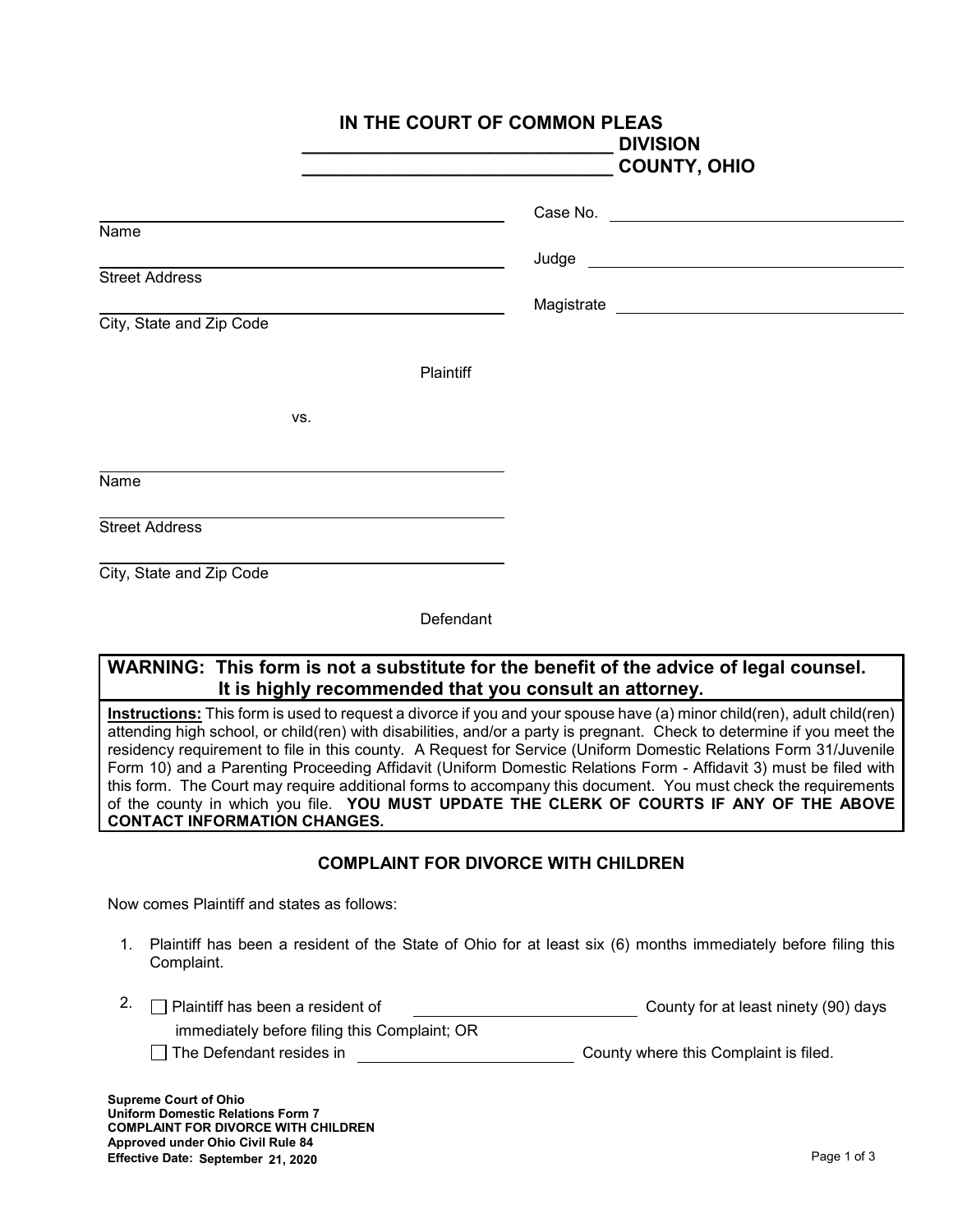|                                                                                                                                                                                                                                                   | (date of marriage)                                                                                                                                                                           |
|---------------------------------------------------------------------------------------------------------------------------------------------------------------------------------------------------------------------------------------------------|----------------------------------------------------------------------------------------------------------------------------------------------------------------------------------------------|
|                                                                                                                                                                                                                                                   | (city or county, and state).                                                                                                                                                                 |
| $\Box$ Neither party is pregnant OR $\Box$ a party is pregnant.                                                                                                                                                                                   |                                                                                                                                                                                              |
| Check all that apply: (If more space is needed, add additional pages)                                                                                                                                                                             |                                                                                                                                                                                              |
| The following child(ren) was/were born of the parties' relationship prior to the marriage:<br><b>Name of Child</b><br><b>Date of Birth</b>                                                                                                        |                                                                                                                                                                                              |
| <u> 1980 - Jan Samuel Barbara, martin da shekarar 1980 - An tsara 1980 - An tsara 1980 - An tsara 1980 - An tsar</u>                                                                                                                              |                                                                                                                                                                                              |
| The following child(ren) was/were born from or adopted during this marriage:<br><b>Name of Child</b><br>Date of Birth                                                                                                                             |                                                                                                                                                                                              |
| The following child(ren) was/were born from or adopted during this marriage or relationship and is/are<br>mentally or physically disabled and will be incapable of supporting or maintaining themselves:<br><b>Name of Child</b><br>Date of Birth |                                                                                                                                                                                              |
| The following child(ren) is/are subject to an existing order of parenting or support of another Court:<br><b>Name of Child</b><br><b>Date of Birth</b>                                                                                            |                                                                                                                                                                                              |
| One party is not the parent of the following child(ren) who was/were born during the marriage:<br><b>Name of Child</b><br>Date of Birth                                                                                                           |                                                                                                                                                                                              |
| <b>Military Service:</b><br>Neither Plaintiff nor Defendant is an active-duty servicemember of the United States military.<br>Plaintiff and/or $\Box$ Defendant is an active-duty servicemember of the United States military.                    |                                                                                                                                                                                              |
|                                                                                                                                                                                                                                                   | the control of the control of the control of the control of the control of the control of<br>the contract of the contract of the contract of the contract of the contract of the contract of |